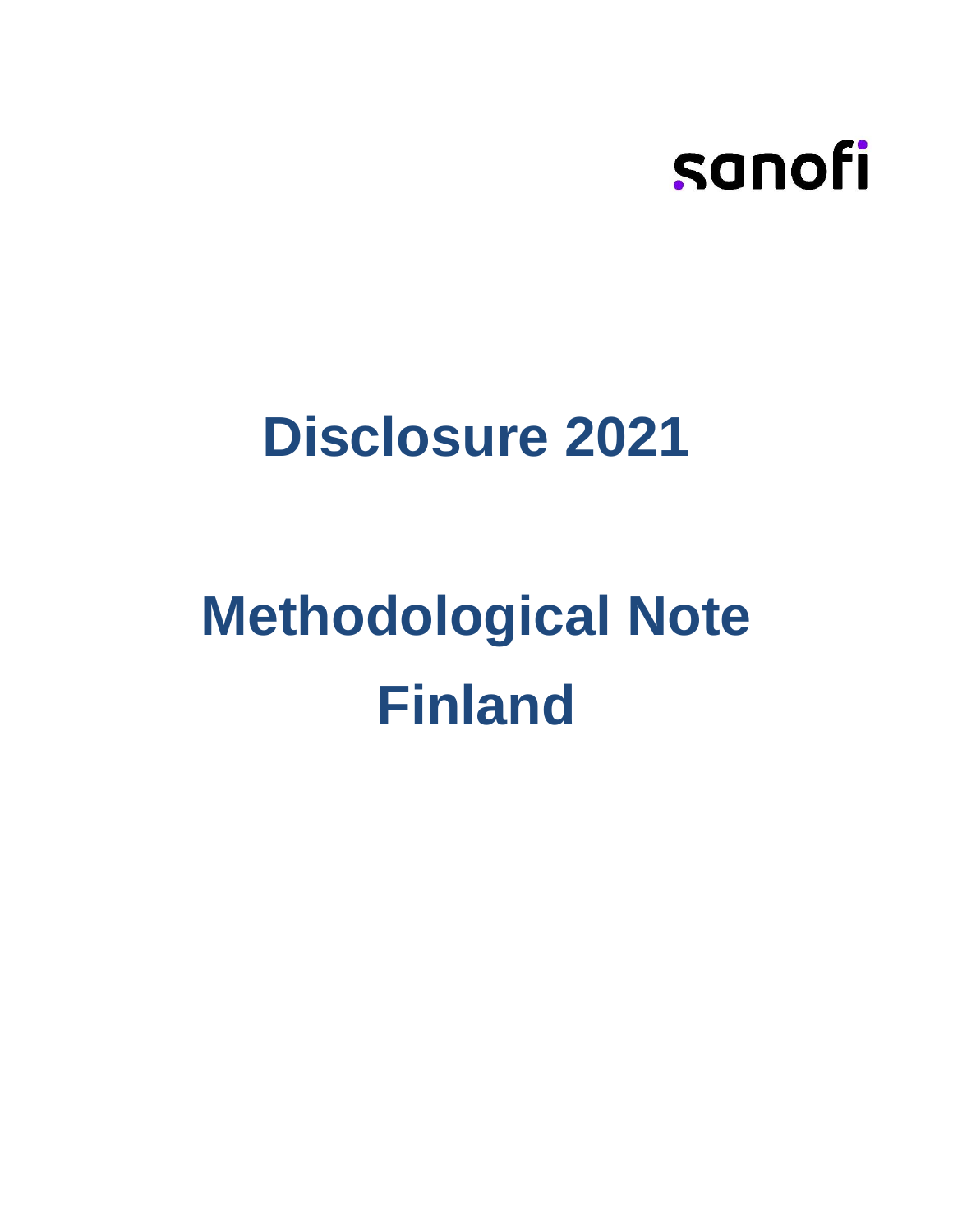## sanofi

#### INTRODUCTION

The EFPIA Disclosure Code requires all EFPIA member companies to disclose transfers of value such as support to attend medical education events, speaker fees and consultancy to healthcare professionals and healthcare organizations.

This methodological note is intended to assist the reader to identify the type of declarable made to a HCPs or HCOs, and to understand how the transvers of value were collected and verified for disclosure by Sanofi in Finland.

The disclosure report covers the monetary payments to health care professionals as well as medical congresses´ travelling, hotel and registration costs. Financial support to healthcare organizations has also been disclosed. The clinical studies of Sanofi and Genzyme are included to the disclosure report.

Collaborative working between HCPs and pharma industry has long been a positive driver for advancements in patient care and progression of innovative medicine. HCPs and organizations with whom they work provide the pharmaceutical industry with valuable, independent and expert knowledge derived from their clinical experience.

The pharmaceutical industry can provide a forum for the education of HCPs and the exchange of knowledge among HCPs and industry. This expert knowledge helps to adapt our products to better suit patients and hereby improve patient care overall.

HCPs and HCOs should be fairly compensated for the expertise and services.

The EFPIA Disclosure Code will protect the integrity of the industry-healthcare professional relationship, and represents a step towards fostering better transparency and building greater trust between the pharmaceutical industry, the medical community and society across Europe.

#### WHAT IS THE PHARMA INDUSTRY FINLAND (PIF) CODE OF PRACTICE REQUIREMENTS?

The EFPIA Disclosure Code in Clause 24.2 and the PIF Code of Practice state that the transfers of value that are to be disclosed are:

- Donations and grants provided to healthcare organisations and associations
- Contracts between companies, organisations and associations
- Sponsorship of attendance at meetings for healthcare professionals
- Fees and expenses paid to healthcare professionals or to their employers on their behalf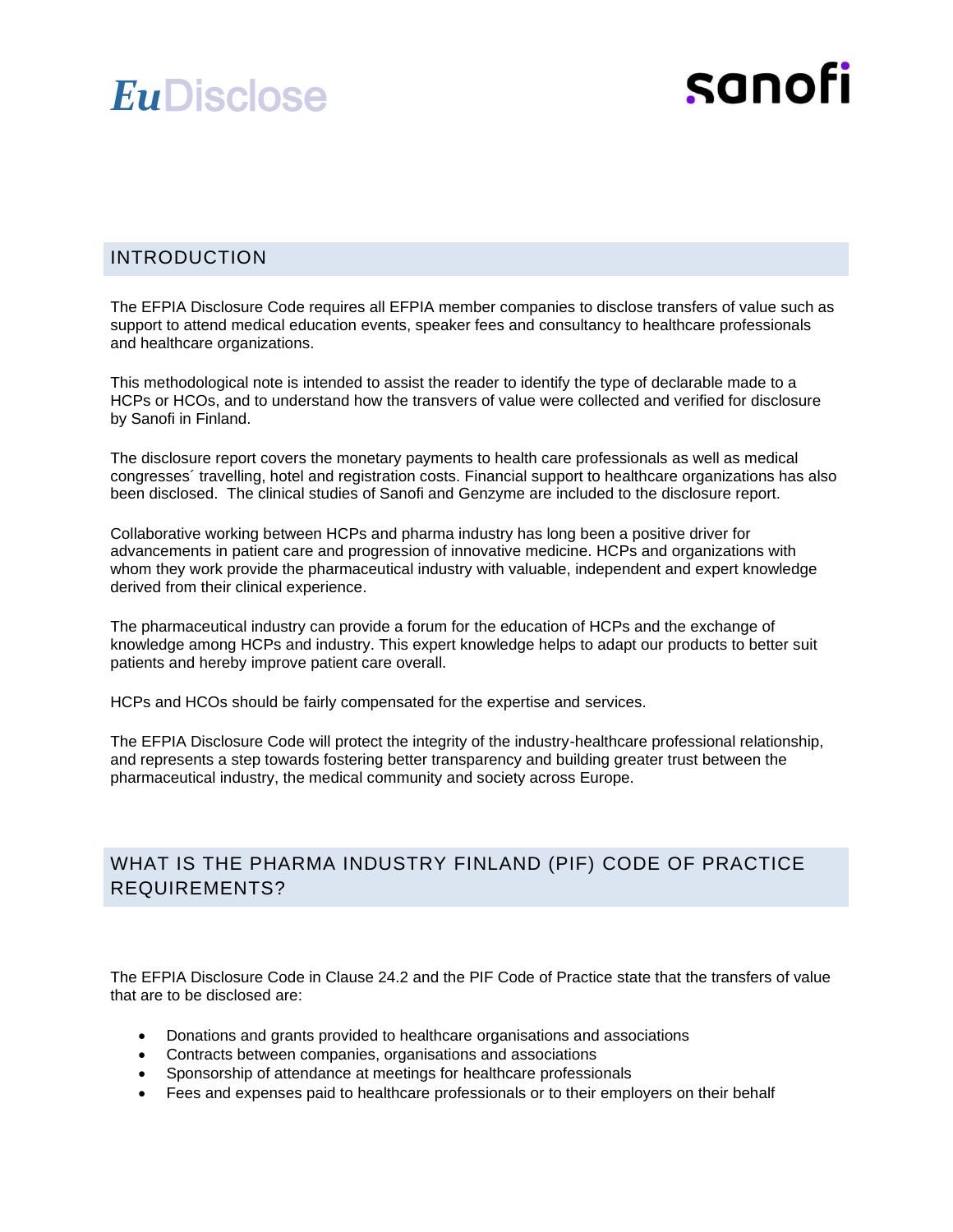

Contributions towards the costs of meetings paid to healthcare organisations or to third parties managing events on their behalf, which may include sponsorship of health professionals by way of registration fees and accommodation and travel.

#### DEFINITIONS

The term 'health professional' (HCP) includes members of the medical, dental, pharmacy and nursing professions who in the course of their professional activities may administer, prescribe, purchase, recommend or supply a medicine.

The term 'healthcare organisation' (HCO) means either a healthcare, medical or scientific association or organization such as a hospital, clinic, foundation, university or other teaching institution or learned society whose business address, place of incorporation or primary place of operation is in Finland or an organisation through which one or more health professionals provide services.

The term 'transfer of value' means a direct or indirect transfer of value, whether in cash, in kind or otherwise, made, whether for promotional purposes or otherwise, in connection with the development or sale of medicines. An indirect transfer of value is one made on behalf of a company for the benefit of a recipient or through an intermediate and where the company knows or can identify the recipient that will benefit from the transfer of value.

#### HOW WAS THE DISCLOSURE OF LOCAL TRANSFERS OF VALUE ORGANIZED?

Data were collected, reconciled, and reported using a commercially available database which was customized to Sanofi organizational requirements. This system is used by Sanofi to track payments within all EFPIA countries.

TOVs were captured directly in the system for all direct payments. TOVs for indirect payments were recorded outside of the system and then uploaded.

All financial TOVs were reconciled against our financial system where all transparency relevant vendors are flagged to easily identify coding to correct categories of spend.

#### HOW WAS THE DISCLOSURE OF CROSS-BORDER TRANSFERS OF VALUE ORGANIZED?

Sanofi has disclosed TOVs that were paid to Finnish HCOs and HCPs by International Affiliates during the period 1 January 2021 and 31 December 2021.

Where a Finnish HCP was contracted prior to 2020 by an International Affiliate, but actually received their TOV in 2021, the 2021 Disclosure report includes these TOV's. Where a Finnish HCP was contracted by an International Affiliate to provide a service in 2021, he/she would have received the benefit of the related expenses i.e. costs of flights, accommodation, and ground transportation in 2021. These TOVs will be disclosed in the Disclosure Report 2021. However, it should be noted there are instances where an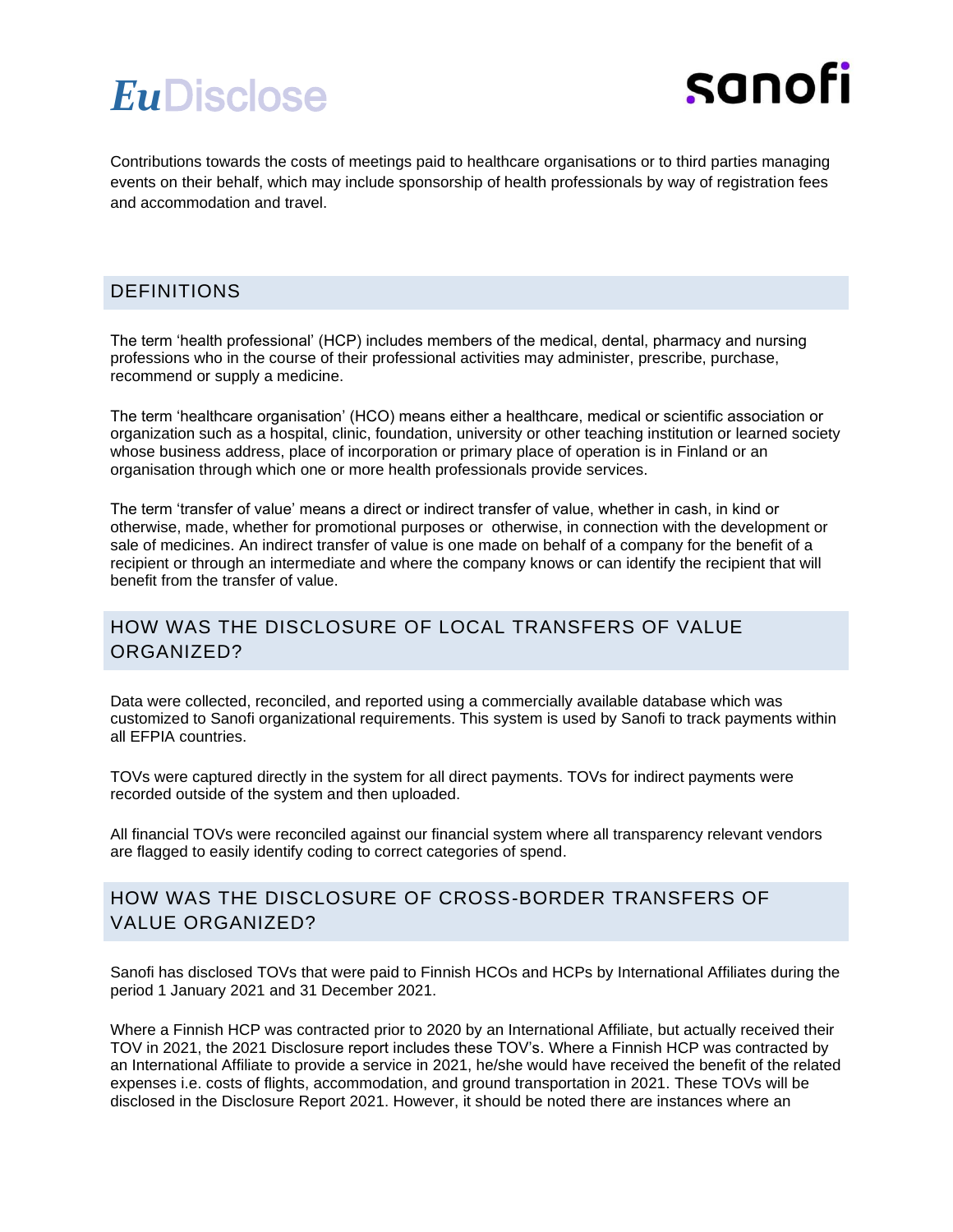

International Affiliate may not have paid the fee for service to a Finnish HCP for an engagement in 2021 until 2022. Therefore, it is possible that for an individual HCP there will only be related expenses listed that were paid to them in 2021 in the Disclosure Report 2021, and the fee for service paid in 2022 will be listed in the Disclosure Report 2022. Since 1.1.2022 PIF recommend that all member companies change transparency disclosure to be based of Legitimate interest, Sanofi will disclosure all related costs if HCP will not prohibit it by sending a mail to: [julkaisu@sanofi.com.](mailto:julkaisu@sanofi.com)

#### SPECIFIC TRANSFERS OF VALUE

All transfers of value made by Sanofi to HCPs or HCOs in Finland between January 1st and December 31st, 2021 and corresponding to one of the categories described below.

#### DONATIONS AND GRANTS TO HCOS

Sanofi considered applications from HCOs and made donations and grants where it served to enhance patient care or academic research to enhance medical knowledge.

#### SPONSORSHIP OF ATTENDANCE BY HCPS AT MEETINGS

This sponsorship was paid to the individual HCP. In the case of Third Party Agency organized group events, the costs of sponsorship were paid directly by Sanofi with the TOV being disclosed against the individual HCP.

The following should be noted when considering the Disclosure Report 2021 with respect to these:

- Sanofi requested the individual HCPs consent to disclose the TOV in the 2021 data collection phase
- Sanofi has recorded the date of TOV as the date the payment was processed by Sanofi in the case of financial grants or the date of the meeting in the case of group events.

#### FEES AND EXPENSES PAID TO HCPS OR TO THEIR EMPLOYER ON THEIR BEHALF

Sanofi has contracted with a large number of HCP during the course of 2021 to provide one or more of the following services:

- Speaker / Chairperson
- **Training**
- **Consultancy**

The following should be noted when considering the Disclosure Report 2021 with respect to these:

- Sanofi requested the individual HCPs consent to disclose the TOV in the 2021 data collection phase
- Sanofi has recorded date of TOV as the date the payment was processed and released by Sanofi for payment to the HCP.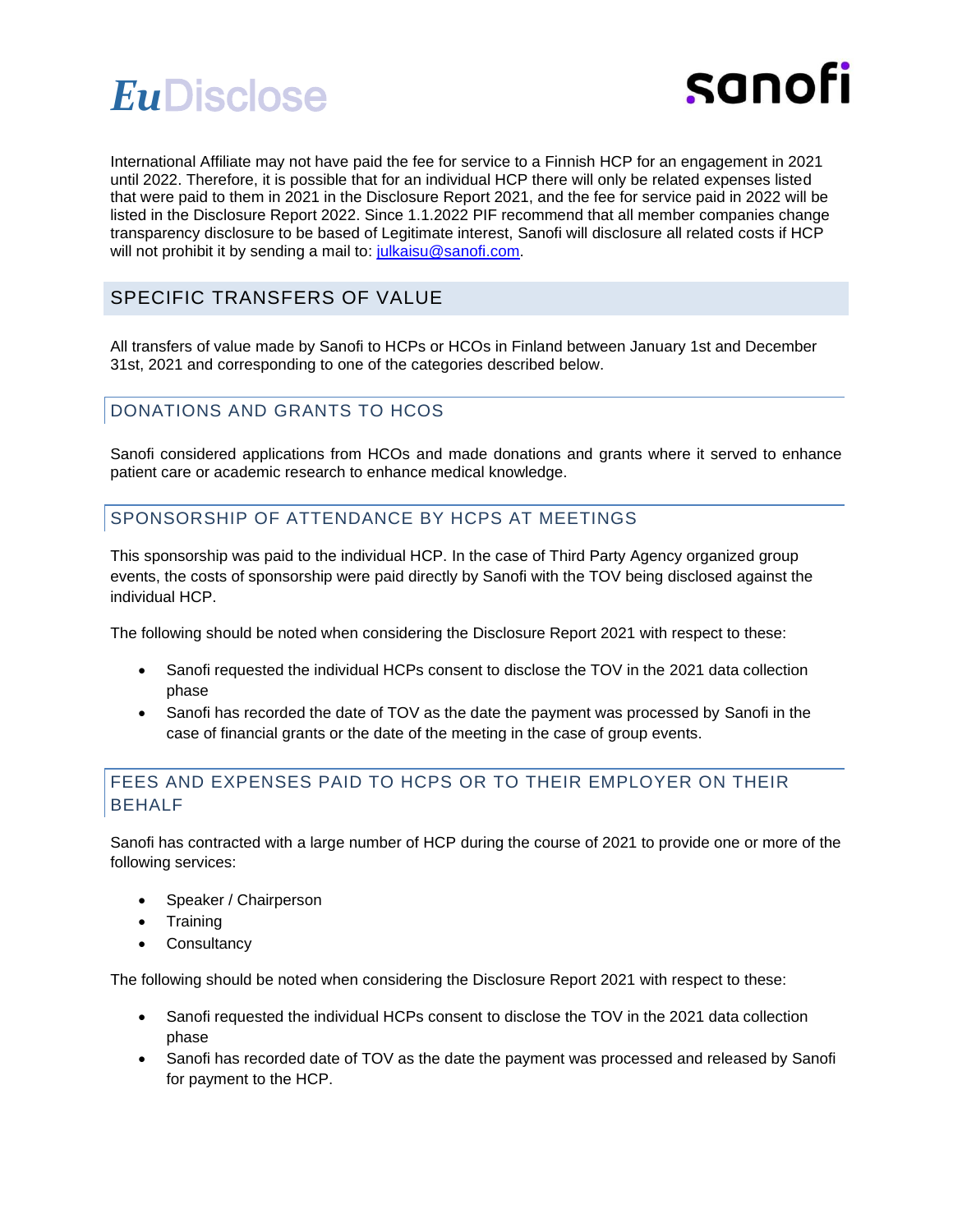

• If an event has been held during 2021, but the costs have been paid in 2022, the TOV will be recorded in Sanofi's 2022 Disclosure Report.

#### CONTRIBUTION TOWARDS THE COSTS OF MEETINGS PAID TO HCOS OR TO THIRD PARTIES MANAGING EVENTS ON THEIR BEHALF

During the course of 2021 Sanofi has supported a number of meetings organized by HCOs. Support has included:

- Contribution to cost of events
- Exhibition stand payments
- Payments of advertisement
- Attendance fees

The following should be noted when considering the Disclosure Report 2021 with respect to these:

- Sanofi has recorded the date of TOV as the date the payment
- If an event has been held during 2021, but the costs have been paid in 2022, the TOV will be recorded in Sanofi's 2022 Disclosure Report

#### RESEARCH & DEVELOPMENT

R&D transfers of value are required to be reported on an aggregate basis and include:

- Direct and Indirect payments to:
	- o Interventional studies
	- o Non-interventional and observational studies
- Investigator sponsored trials (ISS)

#### WHICH ACTUAL DATES WERE USED FOR DISCLOSURE OF TOV?

The disclosure of transfer of value for 2021 includes all payments done during 2021 and transfers of value related to events held in 2021. Event costs have been allocated to the starting date of the event, even though the actual transaction date would have been different.

#### HOW WERE THE CURRENCIES AND EXCHANGE RATES MANAGED?

- Transfers of value are disclosed in euro (EUR)
- When a Finnish HCP has received payments in other currency, the expenses were converted into EUR using the exchange rate in force at that time.